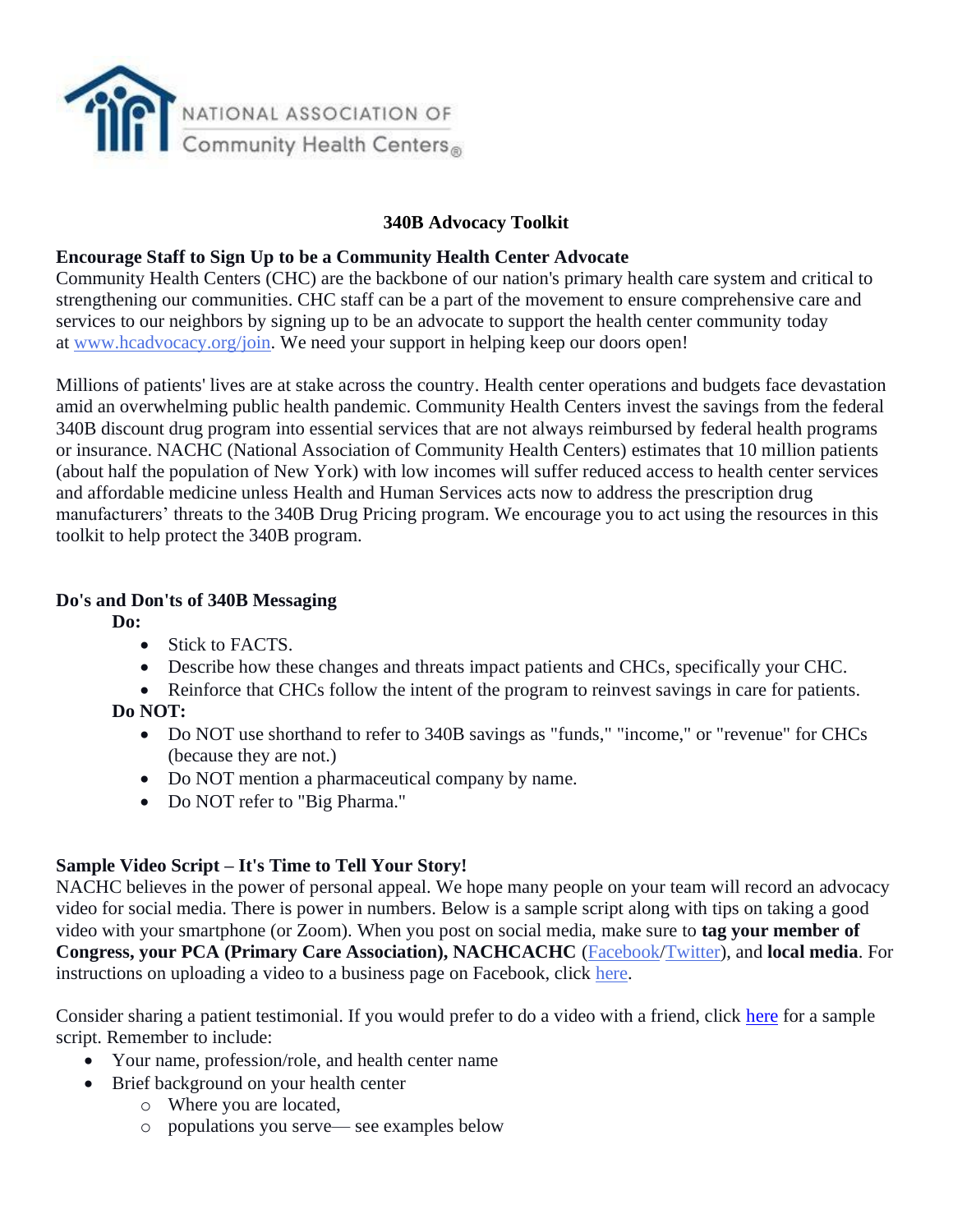- **•** migratory/farm workers
- people experiencing homelessness
- people with chronic conditions such as diabetes, heart disease
- Racial/ethnic minorities
- o how long you have served your community
- What is the 340B program?
- What services and/or programs have you had to cut because of manufacturer restrictions? Give specific examples.
- If you lost 340B savings, what programs would you have to cut?
- What other sources of funding do you have that supports programs funded by 340B savings?
- Urge for support of PROTECT 340B Act
	- o Refer to the Talking Points above for ideas

# **Video Tips**

1. **Test, test, test.** Always record a 10-second test with the setup you will be using to film your full-length video. It will help you see if there are any issues with lighting, background, or audio and fix them before you film the full video.

2. **Keep it steady.** If you have a tripod, a selfie stick, or even a stack of books, that will be better than holding the phone in your hand. If you can ask a friend or coworker to hold it, that works, too.

3. **Do NOT use the zoom function on your camera.** Physically move the camera forward or backward to make sure you are in the center of the shot. The built-in zoom only enlarges the picture digitally, which will make the video look grainy or pixelated.

4. **Find good lighting.** Try to film in natural light. You can position yourself facing a window and use the sun.

- 5. **Keep it horizontal.** Because your videos will be used on social media, you want to make sure you are shooting the format native to the platform.
- 6. **Find a backdrop.** Your video will look best in front of a solid-colored background, if possible.

7. **Poor camera or no tripod? Use Zoom!** You can use Zoom and your computer to record a video if that is easier for you. Click [here](https://www.businessinsider.com/how-to-record-zoom-meeting) to learn how to do it.

# **Sample Social Media Posts**

Below, you will find sample social media posts that you can customize for your health center. We recommend utilizing the graphics in your posts. (We have graphics available that you can use.) As a reminder, you should always **tag your members of Congress** [TAG MOCs] in your post so that they can see your messages. If you have questions, contact [grassroots@nachc.org.](mailto:grassroots@nachc.org)

# **Social Media Graphics – [available here](https://drive.google.com/drive/folders/1iTSjqKuw3l5ERKw_LBDslZI8eOOl_h55?usp=sharing)**

**340B Advocacy Page - <https://www.hcadvocacy.org/340b-advocacy/> 340B Email your MOCs Page - <https://www.hcadvocacy.org/340b-advocacy/email/>**

# **Sample Tweets and Facebook Messages:**

Hashtags *(NOTE: best practice on Twitter is to limit hashtags to no more than 3)*: #Protect340B #ValueCHCs

• Each day, patients go without vital medications because of the prohibitive cost of prescription drugs. The #340B program enables health centers to provide patients with the most effective medication at affordable prices. #340B savings are reinvested to increase access to affordable, comprehensive care for all patients. #Protect340B #ValueCHCs [TAG MOCs]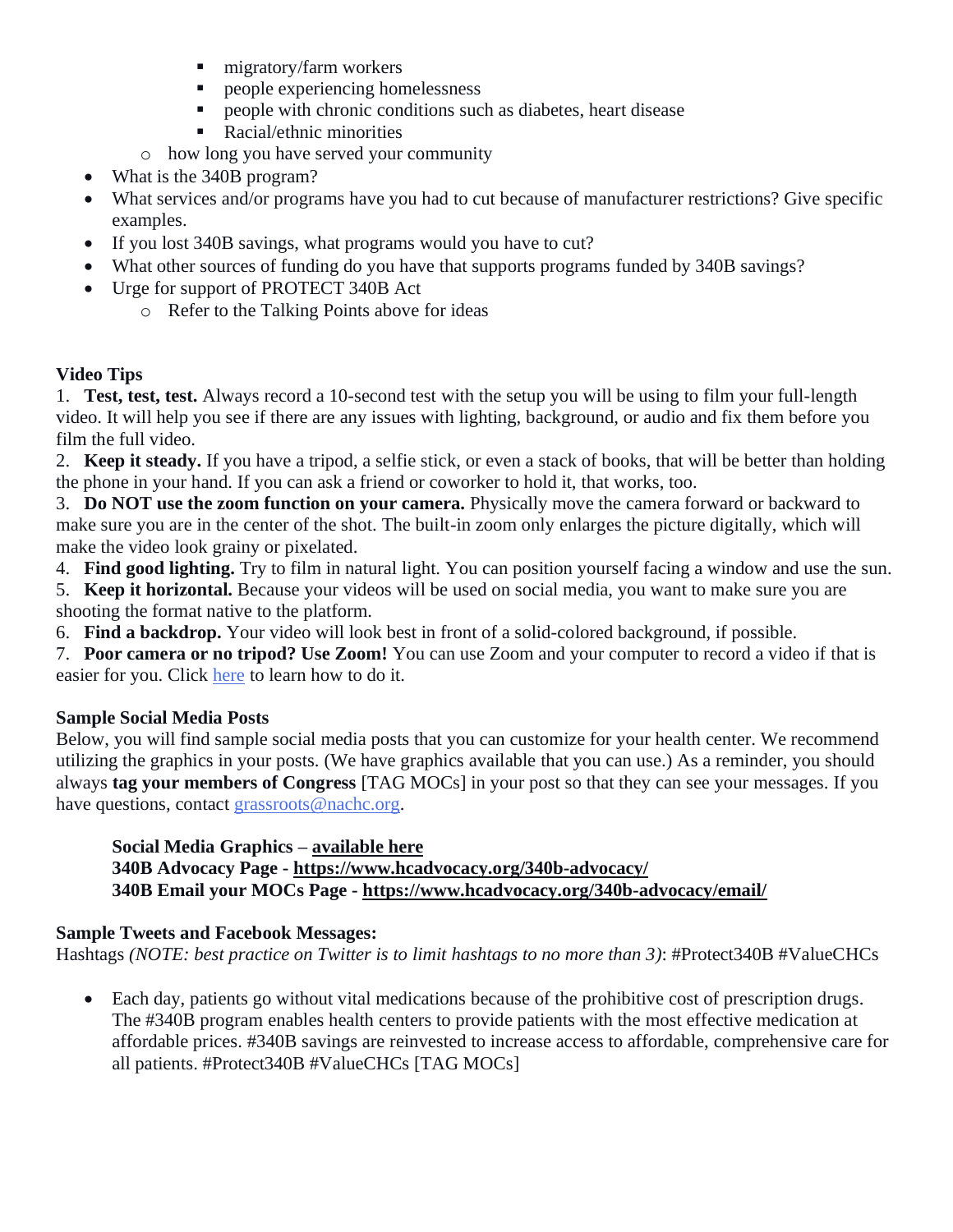- Congress created the #340B program to help safety net providers provide pharmacy services and comprehensive care to the most medically-underserved communities. The 340B program helps health centers fulfill their mission to provide care to all individuals, regardless of their ability to pay.
- Since 2020, drug manufacturers have refused to ship vital 340B medications to our contract pharmacies. As health centers continue to fight COVID-19 on the front lines, we are losing critical 340B savings that enable health centers to serve all people, regardless of their ability to pay. Tell @hhsgov to use its authority to #Protect340B and #ValueCHCs. [TAG MOCs]
- Community Health Centers reinvest #340B savings into their community. #34OB savings help build new centers, pay for patient transportation, hire more clinicians, fund innovative technology, engage with people experiencing homelessness, and care for uninsured patients. #Protect340B #ValueCHCs [TAG MOCs]
- Millions of low-income patients will suffer reduced access to health center services and affordable medicine unless @hhsgov acts now to protect the federal #340B drug discount program. #Protect340B #ValueCHCs [TAG MOCs]
- #RxDrug manufacturers are attacking the federal discount drug pricing program called #340B and are harming health centers and vulnerable patients. @hhsgov: please use your authority to #Protect340B and #ValueCHCs. [TAG MOCs]

# **Op-Ed Template and Writing Tips and Tricks**

Do not underestimate the power of local media coverage. Op-Eds and Letters to the Editor in local publications can generate new audiences for your messages and can catch the eye of your Members of Congress. We encourage you to check out this [Op-Ed Tips and Tricks](https://wsd-nachc-sparkinfluence.s3.amazonaws.com/uploads/2020/05/OpEd-LTE-Tips-and-Tricks_May-2020.pdf) worksheet to help you get started. Also, check out our [Op-Ed writing workshop recording](https://drive.google.com/file/d/1cC_cAEkofR7DoimLc7sP1R7Ntmb2E18B/view) for more information on how to begin writing and pitching op-eds. As always, please feel free to reach out to the Grassroots Advocacy Team at [grassroots@nachc.org](mailto:grassroots@nachc.org) with any questions.

For your convenience, we are including this [op-ed template](https://wsd-nachc-sparkinfluence.s3.amazonaws.com/uploads/2020/09/340boped-9-11-20.docx) to help you share your 340B story.

#### **Additional Educational Resources and Templates**

- [340B and FQHCs Overview](https://wsd-nachc-sparkinfluence.s3.amazonaws.com/uploads/2020/10/340B___FQHCs_-_101_one-pager_-_9-28-20.docx) one pager
- [Pick Pocketing Overview](https://wsd-nachc-sparkinfluence.s3.amazonaws.com/uploads/2020/10/340B_Pick-Pocketing_one-pager_-_9-28-20.docx) one pager
- [Additional 340B Advocacy Resources](https://www.hcadvocacy.org/340b-advocacy/)
- [340B Anti-Discrimination Legislation Model Draft](https://www.dropbox.com/s/krc0ypuhgm8s23j/340B%20Anti-Discrimination%20Legislation%20Model%20Draft.pdf?dl=0)
- [340B Sample Op-Ed \(State\)](https://www.dropbox.com/s/78xelgf8kt85yiu/340B%20Sample%20Op-Ed%20%28State%29.pdf?dl=0)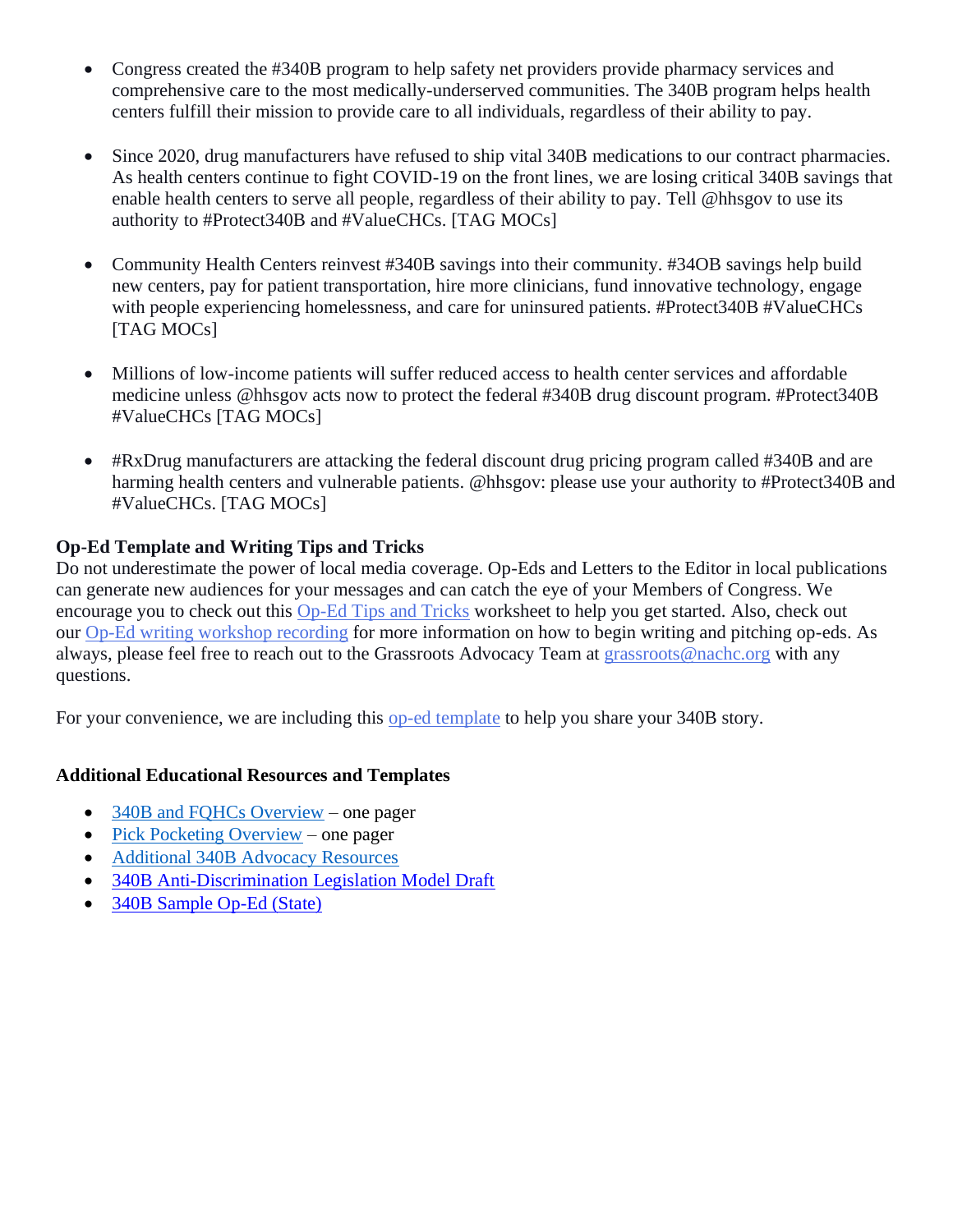## **Talking Points on the 340B Program**

#### **How Patients Benefit from the 340B Program:**

- 1. By law and statute, health centers are required to invest *every penny* of 340B savings into activities that expand access for their patients.
- **2.** Health centers abide by that promise by using 340B savings to expand non-revenue generating services like clinical pharmacy programs, community health workers, specialty care services, and extended hours of operation to better meet patient needs.
- **3.** The 340B program enables health centers to provide affordable discounted or free medications to uninsured or underinsured patients.

## **What is the 340B program?**

- 1. The 340B Drug Pricing Program garnered bipartisan support in Congress and passed in 1992.
- 2. To have drugs reimbursed by Medicare and Medicaid, drug manufacturers must participate in the 340B program to provide discounts for their products to certain types of safety net providers, including Community Health Centers.
- 3. The program's purpose is to enable safety net providers "to stretch scarce Federal resources as far as possible, reaching more eligible patients and providing more comprehensive services."
	- a. Prior to 340B, most health centers were unable to offer affordable pharmaceuticals to patients given their lack of market power to negotiate discounts from the sticker price.
	- b. When the 340B program was created, most eligible safety-net providers did not have in-house pharmacies. Legislative history demonstrates Congress anticipated the use of contract pharmacies to serve patients.

## **Duplicate Discounts and How CHCs Do Their Part:**

- 1. Duplicate discounts occur when manufacturers are asked to provide both a 340B price and a Medicaid rebate on the same unit of a drug.
- 2. Community Health Centers strive to prevent duplicate discounts by doing several things, including:
	- a. Ensuring Medicaid billing numbers and National Provider Identifier numbers are correct in both the Office of Pharmacy Affairs database and the Medicaid Exclusion File to avoid accidental double charging.
	- b. Performing ongoing internal audits of both their in-house and contract pharmacies.
	- c. Providing necessary documentation when resolving a claim to identify it as "340B."

# **Talking Points on the PROTECT 340B Act**

- 1. Health centers rely on the 340B program to provide patients with access to affordable medications and comprehensive health services like dental care, behavioral health, and other specialty care.
- 2. **Why we need the 340B Act:** Everyone wants a slice of the 340B savings pie. There is no recourse when Pharmacy Benefit Managers (PBMs) and insurers treat 340B pharmacies differently or lower their reimbursement because of their 340B status. The PROTECT 340B Act will prohibit health insurers and PBMs from redirecting our 340B savings to their pocket, a practice that has increased significantly over the last few years.
- 3. **What does the 340B Act do:** This legislation protects against discriminatory practices by PBMs like pickpocketing our 340B savings to make up for their lost revenue, and from health insurers, in the commercial market, Medicare Part D, and managed care.
	- a. While the PROTECT 340B Act does not address the contract pharmacy issue, it is still connected. Covered entities would feel more comfortable sharing data if there were guarantees that PBMs would not retaliate against covered entities by taking away the discount when their rebates are cut by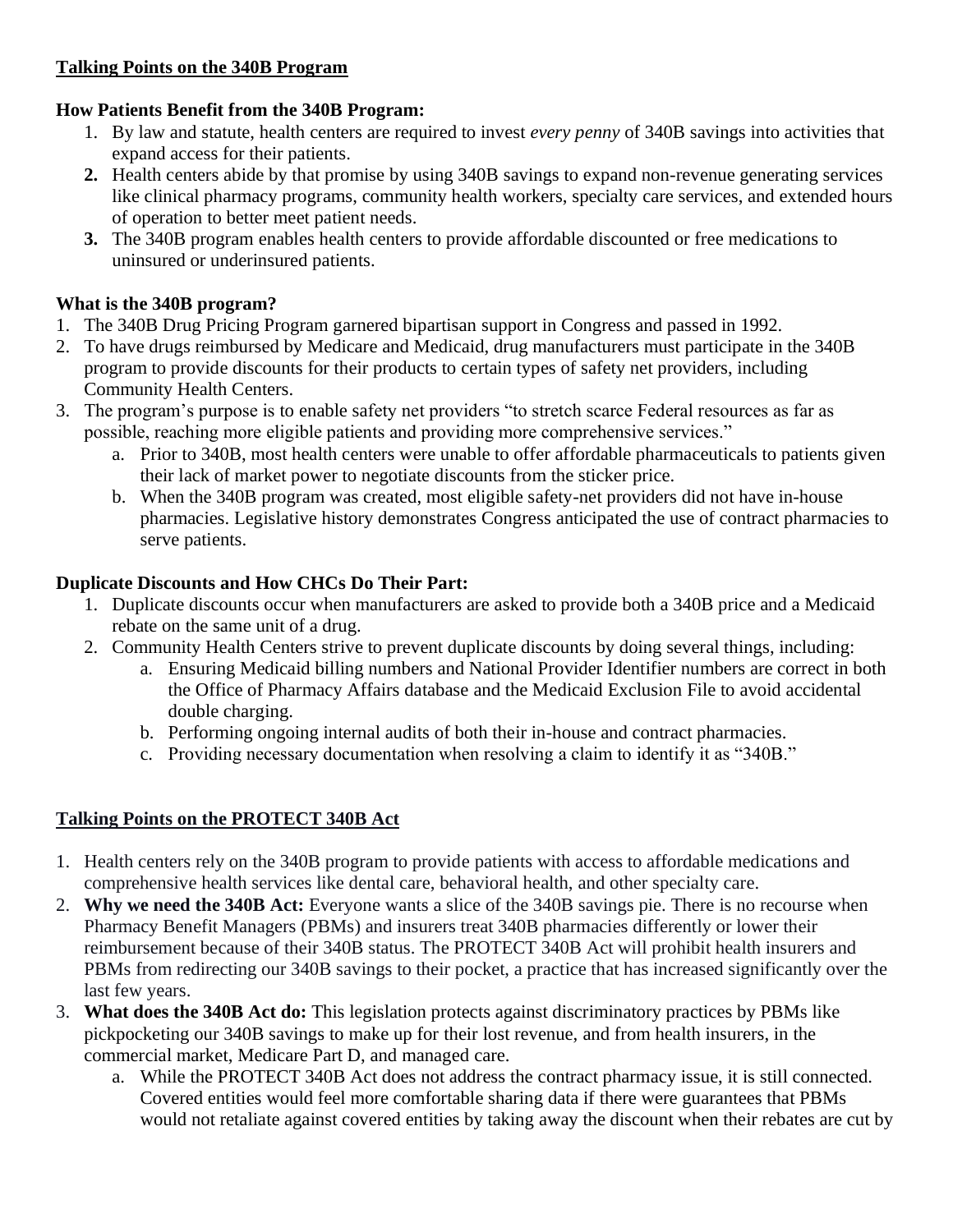manufacturers. Unfortunately, covered entities bear the consequence of being caught between manufacturers and PBMs.

- 4. **State-level legislation success:** This type of legislation has been successful in 17 states. All health centers and covered entities should have this protection; it should not depend on the state where you live.
- 5. **Transparency:** This bill provides the transparency that manufacturers are requesting through a third-party neutral clearinghouse to review data to prevent Medicaid duplicate discounts.

# **Issue-Specific 340B Talking Points**

# **Medicare and Commercial Insurance Issues with the 340B Program:**

- 1. **Duplicate discounts happen in commercial and Medicare Part D:** To increase sales of their drug products, drug makers agree to pay voluntary rebates to PBMs/payers for each unit of their drug that the PBM/payer covers.
	- a. Unlike Medicaid, there are no laws or regulations that prohibit claiming a 340B price and manufacturer rebate on the same drug.
	- b. PBMs receive manufacturer rebates in exchange for drug formulary placements and other incentives. They are not tied to making drugs "cheaper."
- 2. If a drug maker does not know which drugs are sold under 340B, they end up providing both the voluntary rebate the and the 340B discount on these drugs
	- a. **Why they want our claims data:** Drug manufacturers can see all the 340B claims and decide to stop selling them at a discount, circumventing the intent of the 340B program that provides health centers savings that then we pass on to our patients.

# **Manufacturer Restrictions and the Importance of Contract Pharmacies**

- 1. **Manufacturer restrictions:** Since 2020, 16 drug manufacturers have restricted sales of 340B-priced drugs to covered entities' contract pharmacies; 6 of those affect CHC grantees.
- 2. Manufacturers are holding 340B savings hostage by requiring Covered Entities (CE) to submit claims data if they want 340B priced drugs shipped to their contract pharmacies.
- 3. Recent history makes it clear that once manufacturers share this data with PBMs, PBMs will use it to deprive the CHC of its 340B savings.
- 4. **Importance of contract pharmacies:** 
	- a) Health centers' ability to use contract pharmacies is critical; contract pharmacies can enhance patient access to 340B drugs because they may be located more conveniently for the patient.
	- b) When an in-house pharmacy is too expensive for a CHC, using a Contract Pharmacy allows the health center to still offer pharmacy services to patients.
- 5. **Negative impact:** The harm caused by PBMs' actions around 340B extends far beyond pharmaceuticals; it impacts underserved patients' ability to access a wide range of health care services.

# **Anti-Discriminatory Contracting Legislation, The PROTECT 340B Act, and How PBMs Game the System**

- 1. PBMs have no official role in the 340B program—they are not mentioned in the statute—yet they continue to pickpocket.
	- a. They discriminate against pharmacies that dispense drugs purchased under the 340B program.
	- b. They pick the intended 340B savings out of CHCs' pockets through actions such as decreasing reimbursement for 340B drugs and charging different dispensing fees, chargebacks, and clawbacks.
	- c. They leverage unequal bargaining power and force health centers to enter contracts that keep CHCs from benefitting from Congress' intended purpose of the program.
- 2. PBMS have been gaming the system and hurting CHCs by: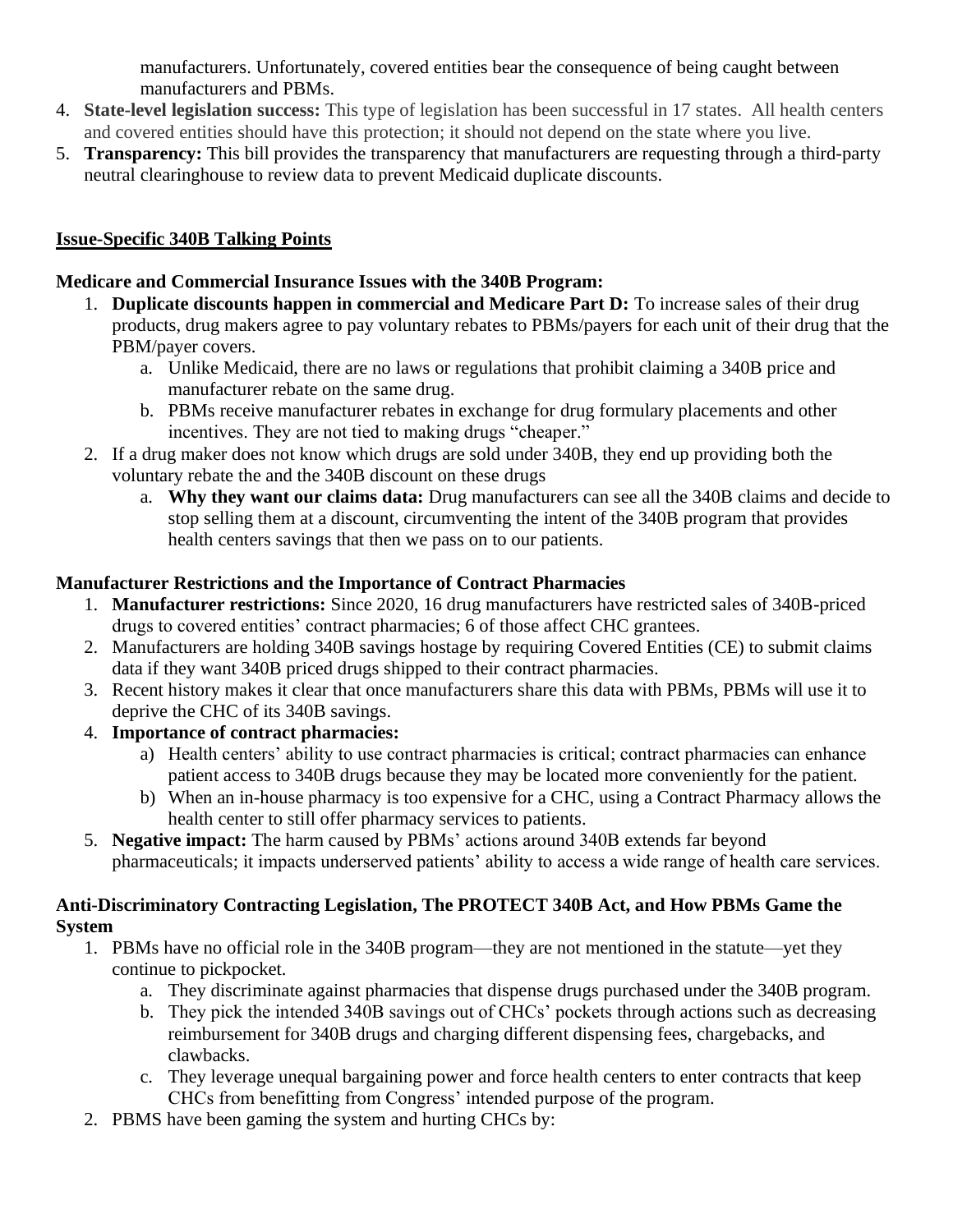- a. Making up for the "lost" rebate: PBMs can lower reimbursement for the 340B drugs by using the information provided by the manufacturer regarding which claims were filled with 340B drugs to pinpoint claims that will receive lower reimbursement.
- b. Avoiding "losing" the rebate in the first place by instituting policies, including:
	- i. Refusing to include a pharmacy in its network if it dispenses any 340B drugs
	- ii. Imposing higher fees on pharmacies that dispense 340B drugs.
- 3. Efforts to combat anti-discriminatory contracting have been gaining traction at both the state and federal levels over the past few years.
- 4. State level legislation focuses on implementing protections against these discriminatory practices, prohibiting actions, including:
	- a. Reimbursing 340B covered entities at a rate lower than non-340B covered entities.
	- b. Assessing fees, chargebacks, or other adjustments on 340B-covered entities based on their participation in the program.
	- c. Requiring 340B covered entities to identify claims involving 340B drugs for payers other than Medicaid.
	- d. Restricting access or requiring participation in specific networks for any 340B covered entity.
	- e. Restricting the methods by which a 340B-covered entity may dispense or deliver 340B drugs.
- 5. National-level legislation: HR 4390, the PROTECT 340B Act

## a. **Why we need the PROTECT 340B Act:**

- i. Everyone wants a slice of the 340B savings pie.
- ii. There is no recourse when PBMs and insurers treat 340B pharmacies differently or lower their reimbursement because of their 340B status.
- iii. The PROTECT 340B Act will prohibit health insurers and PBMs from redirecting our 340B savings to their pocket, a practice that has increased significantly over the last few years.
- b. **What does the 340B Act do:** This legislation protects against discriminatory practices by PBMs like pickpocketing our 340B savings to make up for their lost revenue, and from health insurers, in the commercial market, Medicare Part D, and managed care.
- c. While the PROTECT 340B Act does not address the contract pharmacy issue, it will address part of the problem. Covered entities would feel more comfortable sharing data if there were guarantees that PBMs would not retaliate against covered entities by taking away the discount when their rebates are cut by manufacturers. Unfortunately, covered entities bear the consequence of being caught between manufacturers and PBMs.
- d. **Transparency:** This bill provides the transparency manufacturers want through a third-party neutral clearinghouse to review data to prevent Medicaid duplicate discounts.

# **Medicaid Carve Out Pharmacy Benefit into Fee-for-Service**

- 1. **Background:** States have the option to allow managed care organizations to manage the Medicaid pharmacy benefit (carving it in). If a state delegates the pharmacy benefit to managed care, CHCs can use 340B drugs for managed care patients and receive the 340B price.
- 2. **An uptick in interest to carve out pharmacy benefits:** Over the last several years, states such as California and New York have fought to prevent the pharmacy benefit from being carved out of managed care and moved back into fee-for-service. State motivations include:
	- a. The state wants to eliminate or otherwise significantly curb the role of PBMs in managing their Medicaid prescription drug benefit.
	- b. The state wants to remove managed care from the entirety of its Medicaid program.
	- c. The state wants rebates on 340B-eligible drugs to flow to its state Medicaid budget rather than to 340B covered entities.